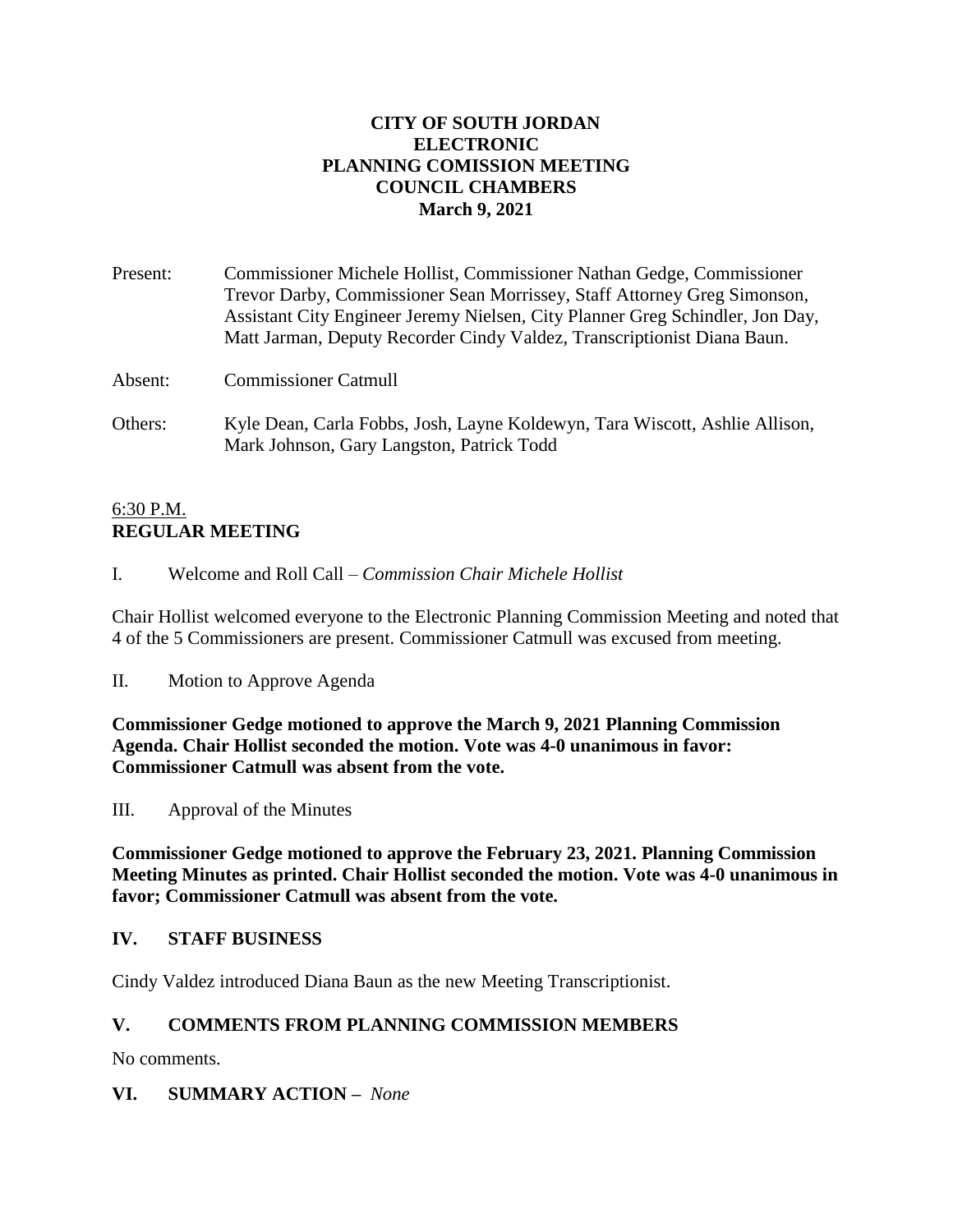#### **VII. ACTION –** *None*

#### **VIII. ADMINISTRATIVE PUBLIC HEARINGS –**

#### **A. DAYBREAK SOUTH STATION PLAT 3 CONDOS 1B**

| Location:  | 5227 W. Reventon Drive |
|------------|------------------------|
| File No:   | PLPP202100022          |
| Applicant: | Daybreak Communities   |

**Please note that the correct spelling of this address is Reventon** as shown above – this is the official spelling, there is no "i" as was originally written. Any use of Revention is a mistake.

City Planner Greg Schindler reviewed background information on this item from the staff report.

Chair Hollist said that some of these appear to have three bedrooms, and asked if these qualify for reduced parking requirements because it's near mass transit.

Mr. Schindler said it is within  $\frac{1}{4}$  mile of mass transit so they do get a one parking space per unit exemption.

Chair Hollist asked of this is a concern for city staff that some of these units have 3 bedrooms?

Mr. Schindler said it is not. It is likely that some of the larger units will probably have at least 2 cars, but there is ample parking on the street and within the site, as well as the 12 tuck-under parking spaces that will be assigned to specific units. I am not sure which units they are assigned to, whether lower level units or if upper level units will also have access to them. This does not concern them since Daybreak has been designed to have parking on the street and they have convinced the City that the on-street parking does slow traffic and prevents speeding, it has been safe so far. Technically, there is a lot of on-street parking that is going to happen in this area because there are apartment complexes nearby and there are townhomes. There are really not any single family units here that are going to compete with this, so that takes away some of their concerns.

Commissioner Gedge asked to confirm that it is one assigned parking stall that is not covered per unit. Also, if there is any other property in the Daybreak community that has that type of ratio where it is less than one covered parking stall per unit.

Mr. Schindler said none of Daybreak has to be covered. They just list the number of parking spaces per unit, and even in the single family they didn't have to have the spaces covered, they just have to have to have them onsite.

Commissioner Gedge said I will wait until Mr. Langston is available to find out how we will enforce to make sure each unit gets at least that one stall, where only 8 of them are not going to have a covered assigned stall.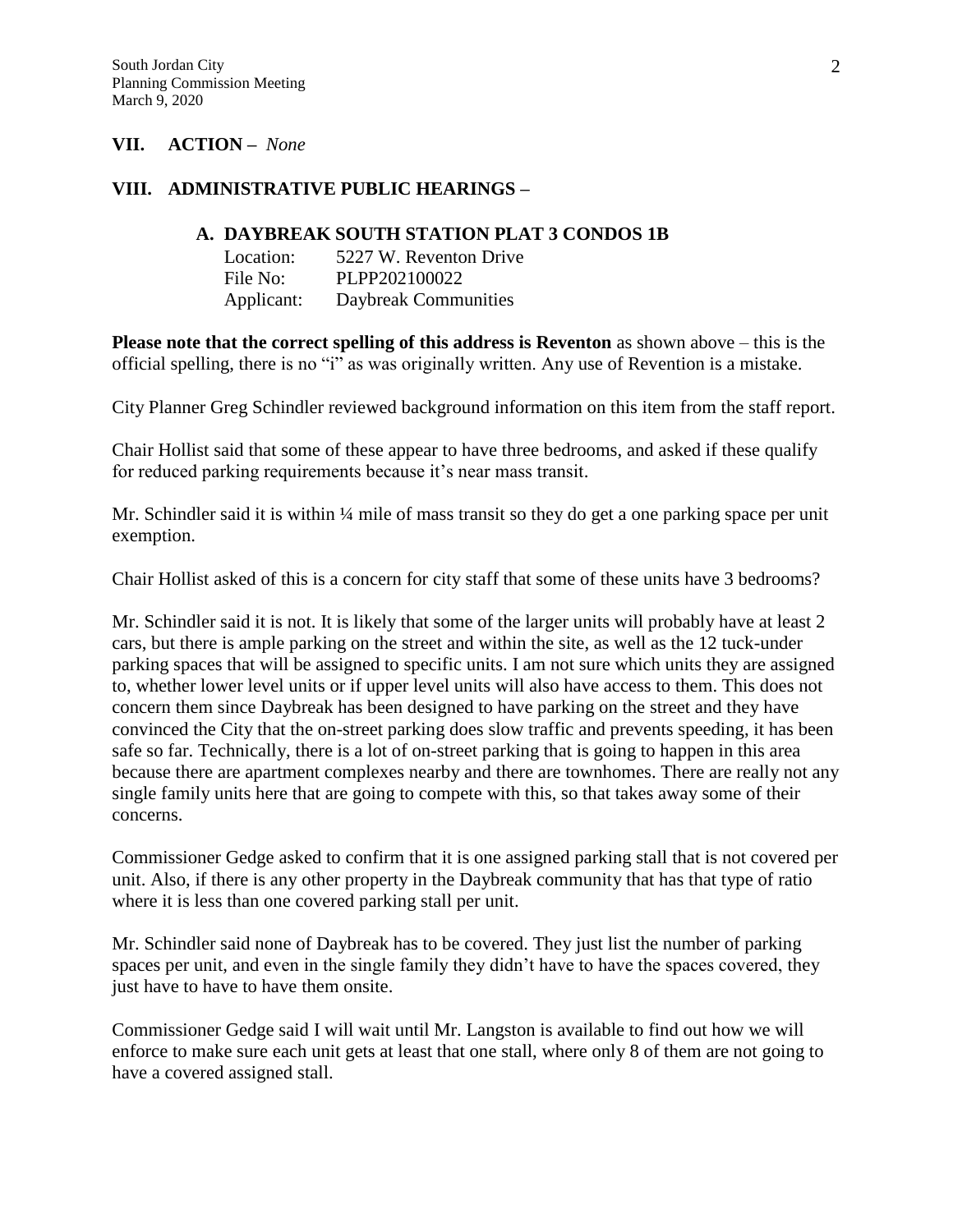Gary Langston said that Patrick Todd from Holmes Homes was on the call and could answer more specific questions about the site plan, building, and parking requirements. In the Town Center there is a minimum to have one parking stall per unit, and on this site, whether covered or site parking tucked in behind the buildings there is at least one stall per unit if not more, and when you add the on-street parking there is even more. The developer does not have any concerns given its proximity to mass transit in this area.

**Mr. Todd (Holmes Homes)** - said this is a 20-plex building (there are two on the corner) and there are 12 spaces that are under the building, which means that eight need to park in that covered parking area per building, as well as 20-22 stalls that will still be covered. The 10-plex buildings, one of them you already approved, they all have one spot underneath them, and they all are covered even though they are not required.

Commissioner Gedge said regarding the enforcement, will the spots be assigned per unit and how? Are the future homeowners guaranteed their one spot? How will Daybreak ensure that there will be no parking issues like cars blocking people in or double parking?

Mr. Todd replied that they will be assigned and it will all be done through the HOA documents, in fact it's already in the documents that they will have the rights to manage and take care of those that have been assigned, and they will be clearly marked as well.

Commissioner Gedge said will the HOA enforce this first? Will the city parking enforcement ever be engaged if it got to a certain level that couldn't resolve it, or would the HOA just bring in a tow truck to remove the illegally parked car?

Mr. Todd said the HOA documents are written with HOA level enforcement, and the HOA would have the governing of making sure those stay clear and open.

Chair Hollist opened the Public Hearing to comments. There was none. She closed the Public Hearing.

**Commissioner Gedge motioned to approve Project No. PLPP202100022 subject to the following:**

**1. That all South Jordan City requirements are met prior to recording the plat.**

**Chair Hollist seconded the motion. Roll Call Vote was 4-0 unanimous in favor; Commissioner Catmull was absent from the vote.**

> **B. DAYBREAK NORTH STATION MULTI FAMILY #1, PRELIMINARY SUBDIVISION**

Location: 10645 S. Cardinal Park Road File No: PLPP202000380 Applicant: Daybreak Communities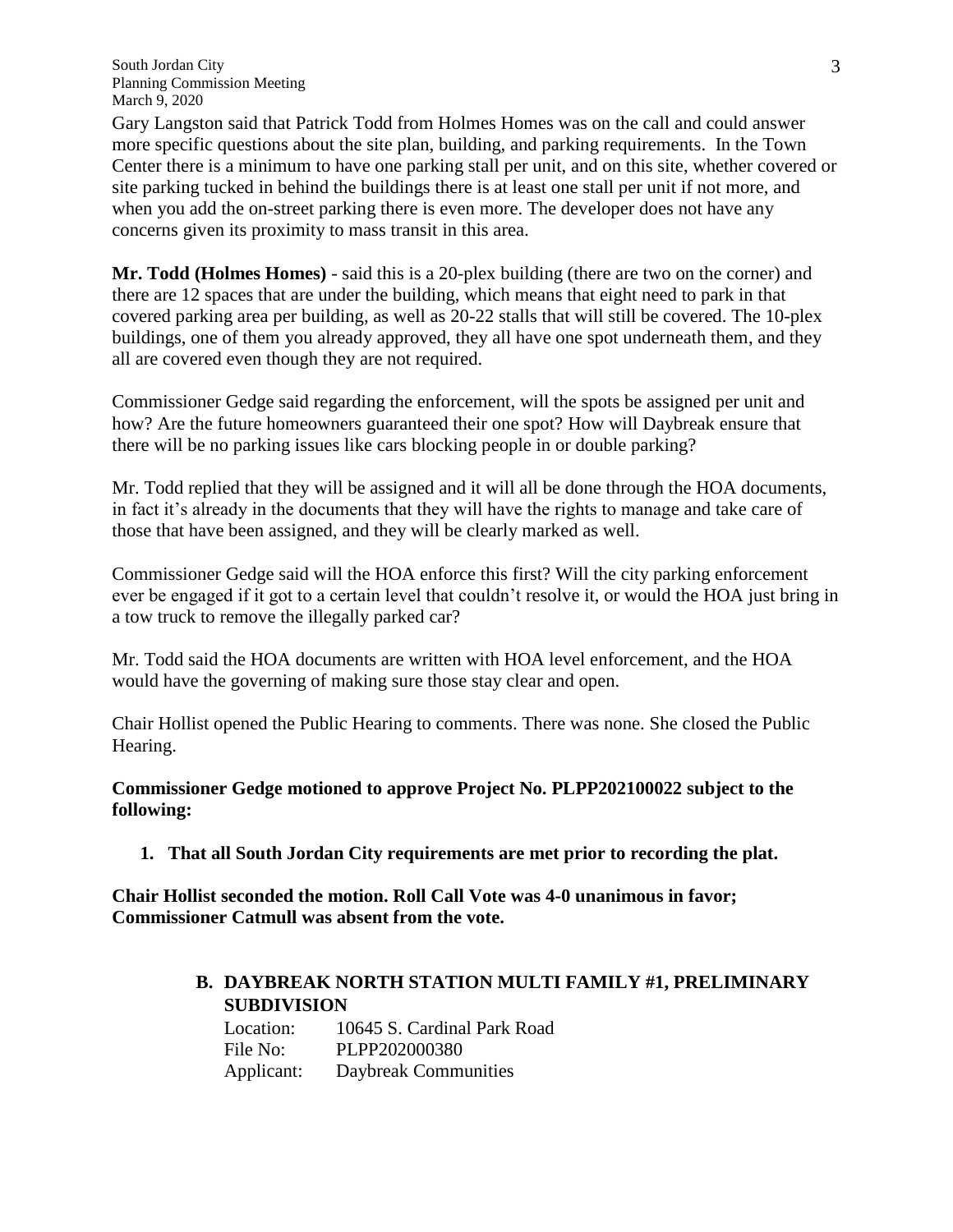Chair Hollist asked to confirm whether or not there are different height rules in Daybreak versus the rest of South Jordan as 45 feet seems taller than what they normally allow.

Mr. Schindler said there is no height limitation in Daybreak. He also noted that these are not the first townhomes to be 45 feet tall, several of the Sego Townhomes down by SoDa Row and the ones being built up on the North Shore will be at least this tall.

Mr. Langston said he had nothing to add to the staff report.

Chair Hollist opened the Public Hearing to comments.

**Layne Koldewyn (South Jordan)** - said I live behind this proposed project and many of my neighbors are in attendance tonight. When we were sold our properties we were told that there were going to be multi-family types of places, and right directly behind me I was told that it was going to be open space. It could have been a builder or realtor misquoting, but these were supposed to be single family homes. Having a four story duplex looking into our yards does not seem very appealing, and certainly not what we were told, and not what anybody around here was promised. In the staff report there is a map that shows the school closer, and I don't think that would offend too many people, but the proposed buildings next to that are looking straight onto single family homes. I am concerned that they are looking directly down into the yards. I am going to have a massive building right on top of me, not to mention all the cars. They have garages, but he everybody knows that any place in Daybreak that has condos and townhomes has massive amounts of cars in the parking lots because most people end up using those garages for storage, and that results in tons of cars. We were certainly never sold that it was going to be this and so, it is frustrating to have this happen without any kind of recourse other than stating my opinion. It feels like South Jordan is going to do whatever Daybreak tells them to do and it's just going to go forward. I don't know what else I can say other than I don't like this, it wasn't what I signed up for, it's not what any of my neighbors signed up for. I will let other people speak to this as well, but it has me really frustrated with the way t this is moving forward.

**Tara Wiscott (South Jordan)** – said she too was told that this space was going to be multifamily homes, not these 45 foot tall four story buildings that are going to look directly into our backyards, and for privacy reasons, I do not understand why they would have to have that high of a view. They are totally taking our view away and now we are going to have nothing to look at but the back of these ugly townhomes that aren't going to be very appealing. There are quite a few kids in that area that use the back space to ride their bikes, and more cars is going to be more trouble. There are so many kids that ride bikes back there because they don't ride on the main streets since it's not safe. They ride in the circle and on the sidewalks and having all this construction going on, and then having 14 townhomes plus probably two cars per home, that's a lot of cars for these kids that ride their bikes and play back there every day. Also, regarding the parking issue, there is no room for them to park on site if they decide not to park in their garage. I don't know where they are going to park on the main street either.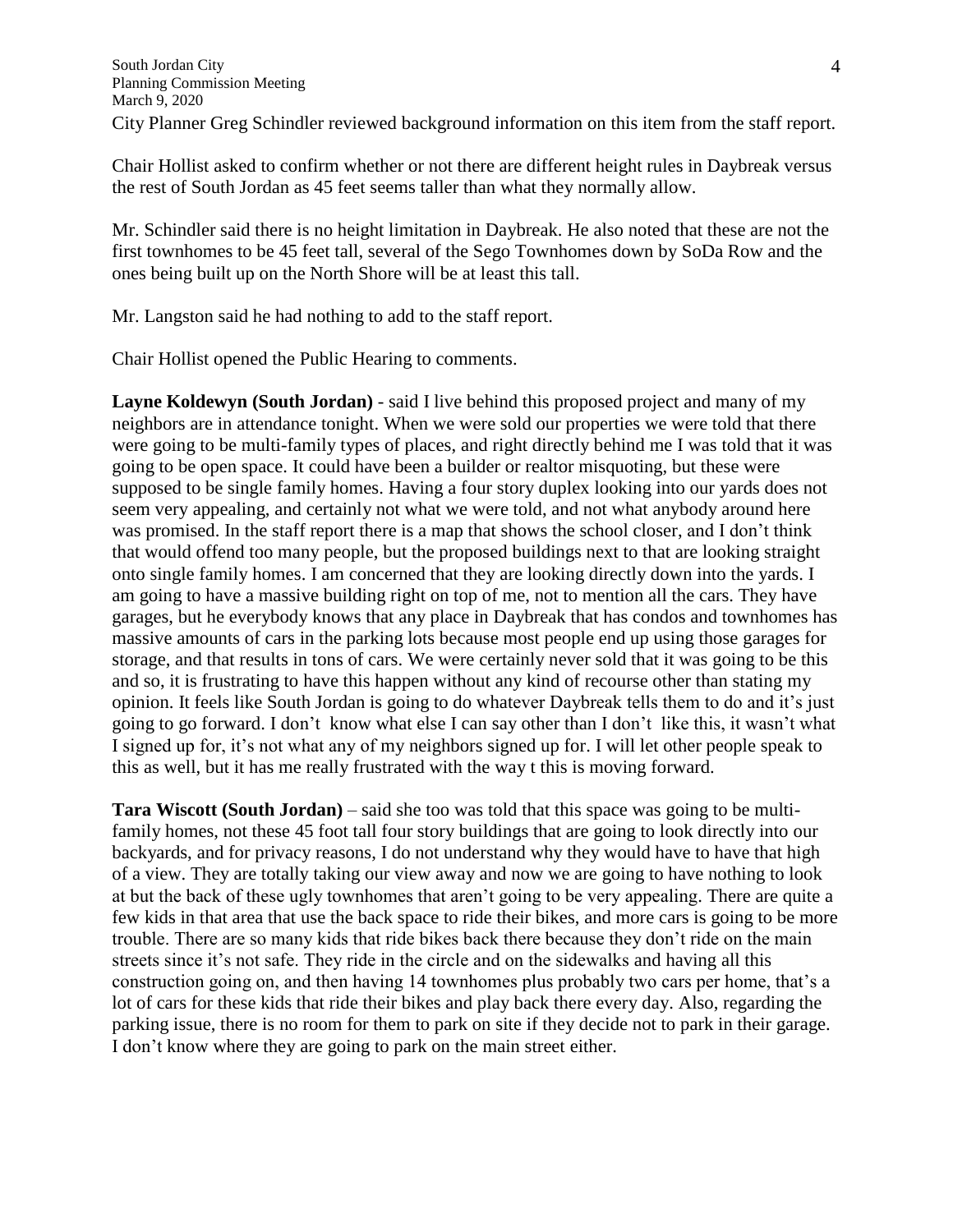,

Chair Hollist said is there something stated in a contract somewhere, or plans that indicated what that property would be, or was it a verbal promise from a realtor.

Mr. Koldewyn said I was told when I moved in that it was already zoned for multi-family or single-family homes. The spot right behind me was supposed to be a green area, with other multi-family homes around it, which we are fine with because that's what is all around the area. We certainly were not told there was going to be townhomes and condos and big, huge ones looking down on us. Obviously, that wasn't decided at that point.

Ms. Wiscott, South Jordan - said she went through her documents because she had talked to some people that told her that was the best thing to do, but unfortunately, I couldn't find anything in the documents. The builder at the time was David Weekly and I know the people that sold us our home no longer work for him. I can't go back to David Weekly and tell them that their guys promised me this, and I paid this "premium" money for this lot because it was going to be a multi-family home. Unfortunately, I feel that David Weekly was the one that led us down the wrong path because it sounds like Daybreak already had this in the plans, they were already going to build no matter what the builder was going to say.

**Ashlie Allison (South Jordan) –** said she is in the same group of homes as well, and when I bought my home I went to Daybreak to see what was going to be built around me, but there weren't any plans at the time. We were told by multiple people through the builder that the space was too small in the length of four homes, so it was going to be 14 townhomes. We were also told that because it was to narrow it would be green space. We searched and tried to talk to multiple people to find out what the plans were, but we were told the same thing, which is probably why they are wanting to put 35 to 45 foot homes in that area. There are kids that play in this area, but there is no parking with the school so it is always backed up during school hours when there are people coming in and out to pick up kids along Cardinal Park, and Pipestone. The additional cars are a concern because there is not the green space in the area of Founder's and Eastlake, and that's something we were kind of hoping for because that is what we were promised when they bought this home.

**Carla Fobbs (South Jordan)** - said I was told the same thing that has already been discussed by the previous individuals; specifically, that it was too narrow to build homes there and that it would remain open green space. Again, it is that long area that has the 14 units on the back side of that alleyway that is highly concerning to me.

Ms. Wiscott added that her builder also told her that there would probably never be any homes there because the drainage that is there is too low, or it would just be a big cesspool, it would be green space put in there.

Chair Hollist said that she will have the staff address that. I believe that for every project that is approved, the engineering staff goes and makes sure that those requirements are met.

Mr. Koldewyn asked what is the size of the buildings that will be in those narrow spots and the spot on Cardinal Dr.?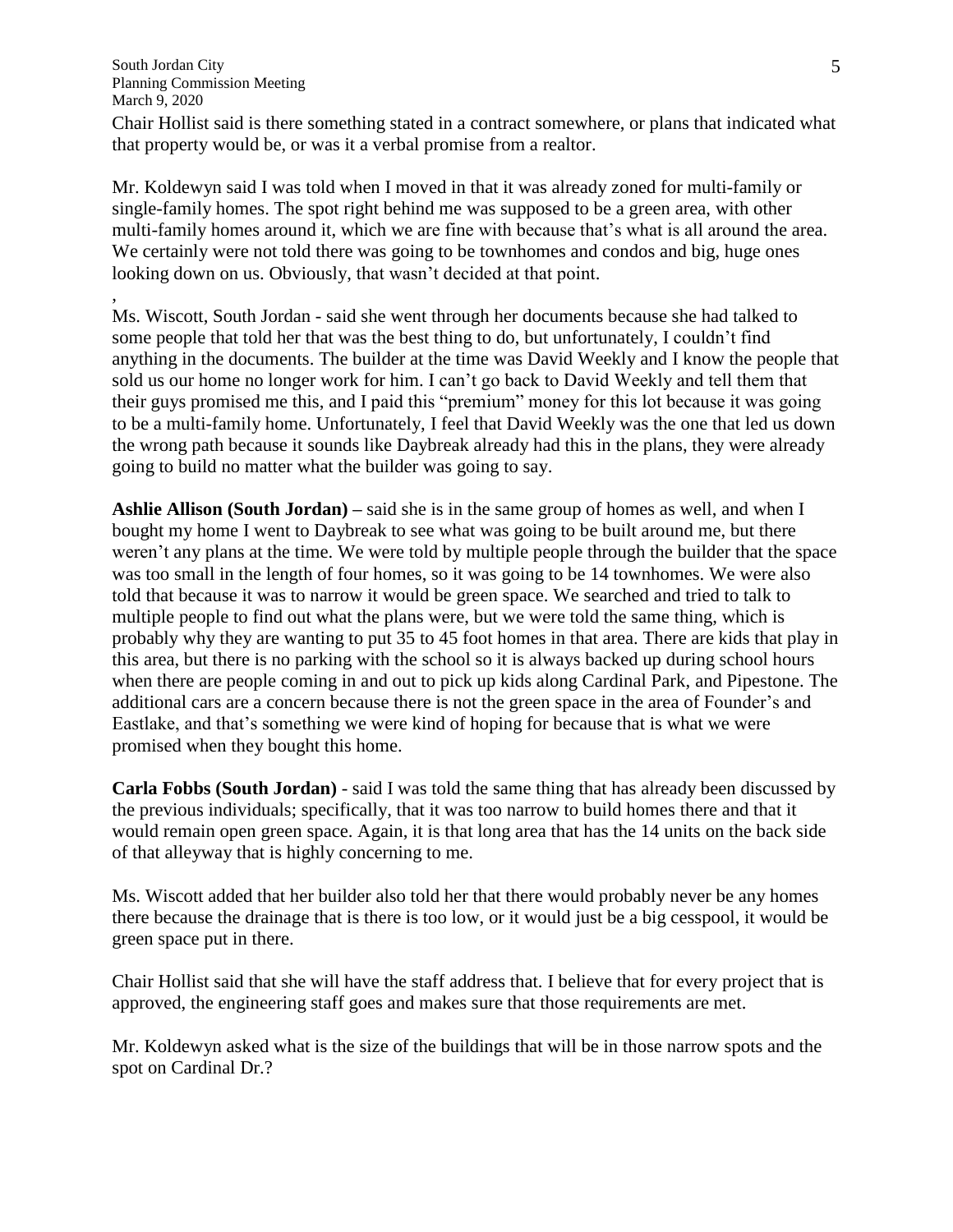Chair Hollist closed the Public Hearing.

Chair Hollist said the narrow strip where 14 townhomes are is what seems to be the primary concern. Could you comment on what will be built there, and address the 45 foot tall units or possibly the two story units.

Mr. Langston said if you go back to the Village 10 North, Plat 1 on the plat that they recorded on February 19, 2016 for the American Academy of Innovation Charter School. On August 25, 2016 they recorded a second plat called Village 10 North, Plat 2 which created a bunch of M lot parcels that surrounds both the charter school, and are adjacent to the property in question. If I am understanding the question correctly the conversation had to do with the M-101 lots, and part of the reason why they put this plat in place. Some of the people in attendance may have been aware of the challenges that Daybreak faces when building some townhomes in and around the Daybreak Elementary down on Founder's, and this is precisely why they went ahead and recorded this plat to record these M lots, to begin to set up the framework to help future buyers understand that they would be planning to have townhomes in the area. That's what the M-101, M-102, M-103, etc.., stands for, it is future multi-family which could be townhomes or condos. That plat was recorded four and a half years ago and really is the framework for what is allowing them, or suggesting what they are going to do tonight. Why someone would suggest that M-101 is not large enough to build on is beyond me, and I am sorry that the residents were being shared information supposedly by the builder that was incorrect, but since 2016 their intent has been to build multi-family lots. The lane that is on the north side of M-101 which is called White Bear Lane, that was always meant to have homes on both sides of it. They do not build lanes next to open space. They would either have a road next to open space, meaning a public street, or they would have homes fronting onto it. So, this was meant to have townhomes, multi-family homes situated south of White Bear Lane, both on M-101 and M-102. On the section that is on M-101 they do have a layout of that area, and the sizes in that area do vary from two to four story depending on where the unit sits in relation to the buildings. I can tell you that on that block there are 14 units, there is a building that has five units, a building that has four units in the middle, and then another five unit building on the end, and they tend to range the full gamut from either two to four stories.

Mr. Schindler said the elevation drawings from the staff report showed that the one building alone has two to four stories in the entire building, and usually the two or three stories are on the end, and the middle units are four story in most cases.

Chair Hollist said Mr. Schindler indicated that Daybreak doesn't have the same height restrictions that we have in the rest of South Jordan, but do they have the same and appropriate offsets from the properties?

Mr. Schindler said that lane is a public street, but the setback requirements for townhomes are generally zero on the sides and rear, they can go right up to property line. Front yard setbacks are usually about five or 10 feet depending on the size of the townhome or the width.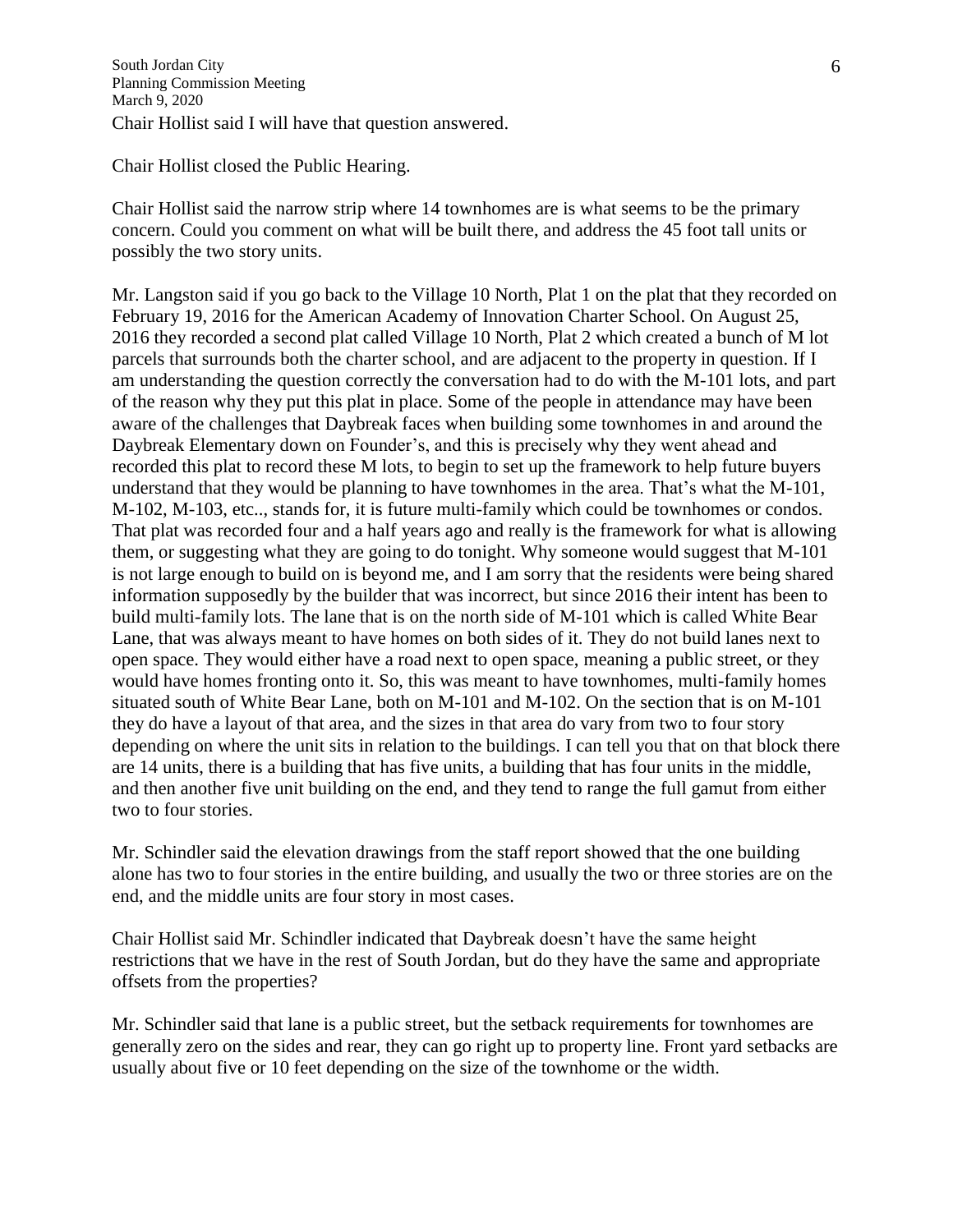Mr. Schindler said in other residential zones in the city, 25 feet is the maximum height, but in Daybreak there isn't a height limitation. The design guidelines that were approved are what governs the setbacks on those.

Chair Hollist said is that very different than other places because of the planned community aspect and what was preapproved back in the beginning.

Mr. Langston added that the front setbacks largely are determined by the offset from the gas line, they have to maintain at least 10 feet of separation from a gas line to the main body of the building. So, in many instances their front setback is between 10 and 11 feet. On the rear, part of the reason they are so tight is they either have them be zero or large enough to park a full car there. What they don't want is to create this "no man's land" where people aren't sure what they can do. He said that if you look at some of the older portions of Daybreak they made that mistake where they had shorter setbacks, maybe in the eight to 10 foot range and they started getting the strange behavior where people would park sideways on their driveway slip and so these tighter setbacks are to make it more clear when you are allowed to park on your driveway slip off the lane, and when you really shouldn't.

Chair Hollist asked Mr. Langston to comment on why so many residents are surprised by what is going in here and their claims to have been verbally promised different architecture going in this area.

Mr. Langston said I am sorry they were misled. I feel that Daybreak going back 5 years, has made it pretty clear in the form of putting a plat together with M lots, that it would suggest they would have townhomes and other high density housing in the area. As Mr. Schindler mentioned this also falls within the town designation in the master subdivision plat and the community structure plan, so they could actually have densities as high as 50 units an acre. Clearly in this area it doesn't make sense to do that. If you were to look at the site plan for the school itself and where these townhomes are at, if you move just a little further west they get very close to the Trax station and they have quite a bit of density going in in that area to really maximize the usage of the station, and to bring appropriate density to that area. I feel bad for the residents that they were misled or that they were told that things were going to be open space when they have been platted as multi-family lots for many years. Some of the conversations about poor drainage and other things, as an engineer I do not have those concerns. All the water is appropriately handled and taken to a retention basin, either above or below ground. All of the storm drain system is designed in accordance with the city's requirements and there is significant amounts of review that go on to get those things approved. It's unfortunate that they were given misinformation and I will certainly mention some of this information to their marketing director and ask Cameron Jackson to circle back with David Weekly in terms of messaging him for other developments in this area.

Chair Hollist said this is not the first time they have had residents surprised by the things moving in next to them in Daybreak. Is there any recourse for them to report "bad players," people giving out poor information?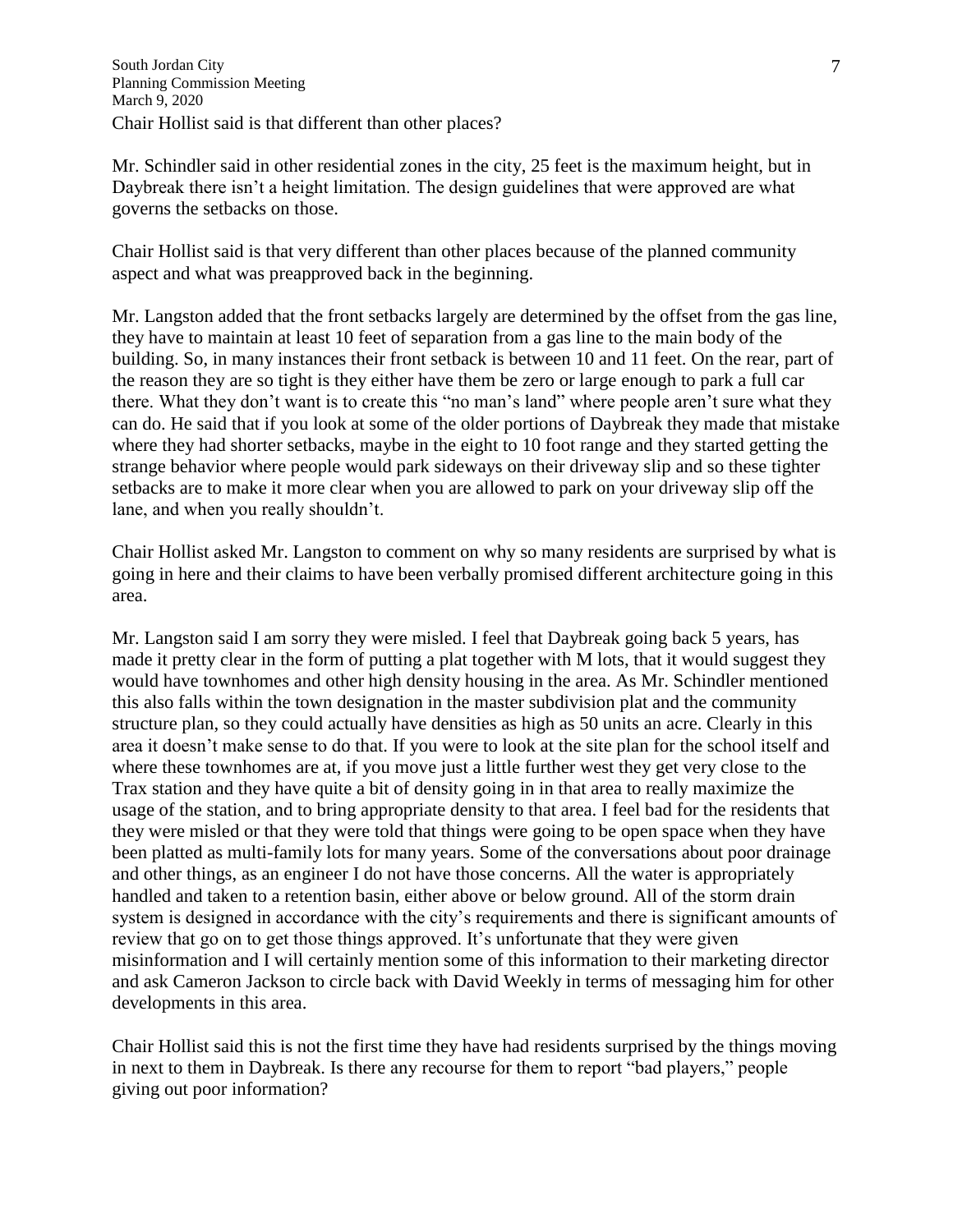Mr. Langston said we are always willing to listen to what they have to say. Evidence and specific information is always helpful in terms of targeting the culprits, or where the information may have come from. He notes that it is always difficult for them to go back and talk to a builder and quote a resident saying "my builder told me this or my builder told me that." I don't doubt that there is information that is shared and occasionally is incorrect or maybe not fully correct. I would hope that nobody from the builder would purposefully mislead a buyer.

Commissioner Gedge asked what is the cty's opinion on the drainage of that lot?

Jeremy Nielson said from an engineering perspective they don't have any concerns. The water will be designed to be retained either above ground or below ground, just as Mr. Langston indicated.

Commissioner Gedge said regarding the possible miscommunication by the builder, does the City have any recourse through the issuance of future building permits of certain builders who are known to be bad players in the market. I am wondering if in the future to mitigate this they can make a list or record that can be available to potential future buyers?

Mr. Schindler responded that that they do not have any list like that and they probably wouldn't create one unless they had absolute proof, otherwise they might be accused of slandering. I don't see how they can hold back, because builders can get building permits as long as they are meeting all the building codes. What they tell their buyers is another story, I am not sure how they can regulate that at the local level especially.

Commissioner Gedge said that was the expected response, but I just wanted to make sure it was on the record that Mr. Langston is willing to have the communication with his marketing team on that.

Chair Hollist said I know that Daybreak specifically designs itself to encourage on-street parking as a traffic calming measure, but I definitely understand the concern with cars on the road and kids on bikes. Could Mr. Langston to respond regarding any efforts that Daybreak makes to ensure they have enough parking.

Mr. Langston said that Daybreak clearly has a different view when it comes to parking than what the traditional resident or person may have. On-street parking is important for us, it is part of what makes the Daybreak hierarchy work. On-street parking is one of the methods we use to slow down cars. If you were to look at the site plans that were provided they use a variety of other things, pedestrian crossings, they narrow up the cross sections where it makes sense. However, in the area where these homes are located, there is enough room for parking on both sides of the street and to still have 20 feet of clear zone per the Fire Code Requirements on Cardinal Park and Pipestone. As you look at the site plan, yes, there is quite a bit of on-street parking. Also, as Mr. Schindler mentioned each of those units have a two car garage. We know not everybody parks both of their cars in their garage, some choose to use it for storage, some people only have one car, and some people have more cars. Clearly we can't regulate how many cars people do have, but as we have talked about in previous Planning Commission Meetings, so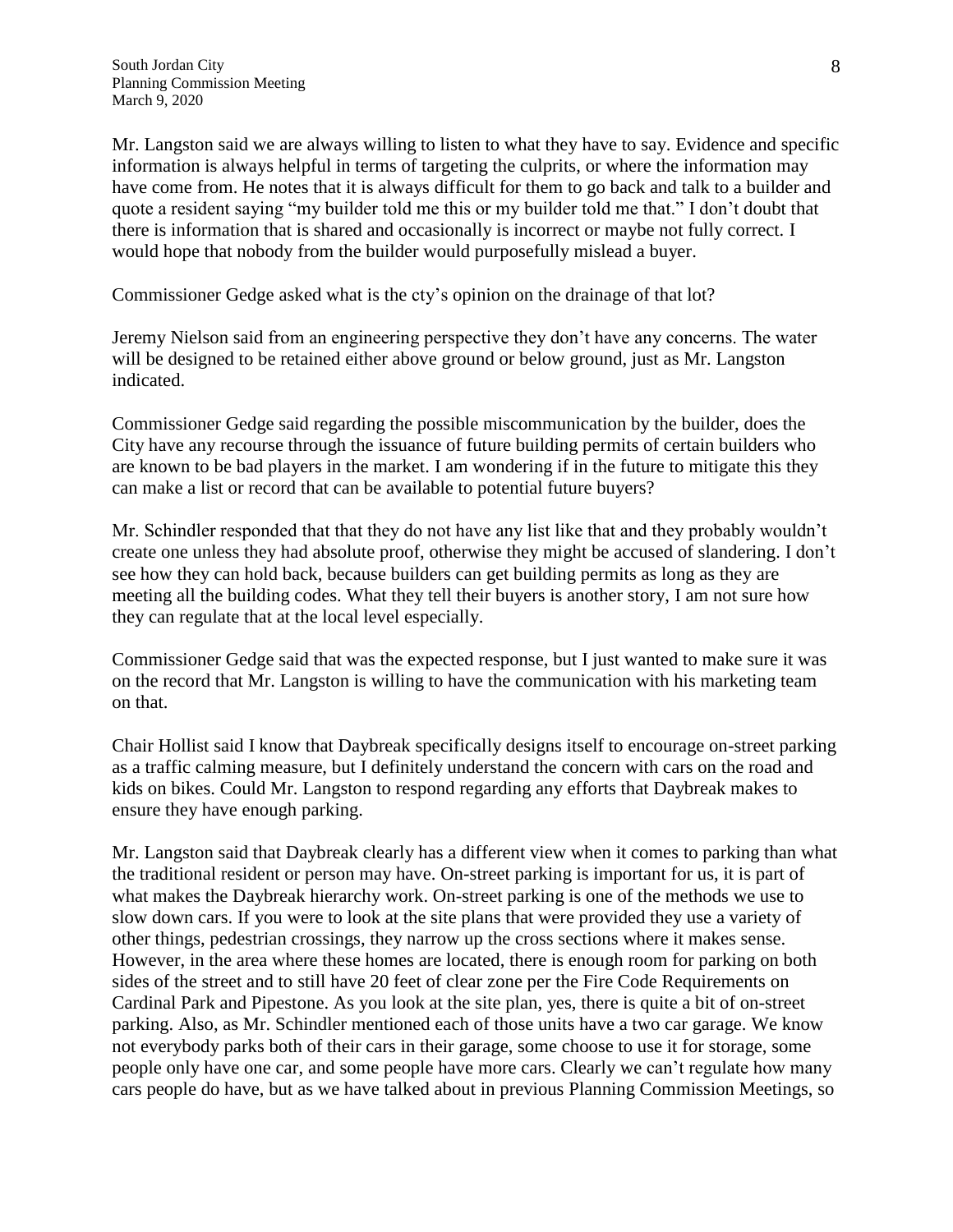much of what we do in Daybreak is really trying to promote the behavior of people that what they want whether that's parking in the garage or parking on the street, they want them to drive slower. With those things in mind this is just a continuation of the practices that they have put in place in other parts of Daybreak, there is nothing new here.

Chair Hollist said I would encourage all that came this evening and spoke to the commission to contact their HOA and to let them know when people have fed them information that is not accurate. She would hope that Daybreak would respond as Mr. Langston indicated with their marketing person at least to realtors and builders who aren't presenting what's planned, or making promises that might change. I knows that Daybreak has general guidelines for all their areas and it gets more specific as building comes closer, but as far as I understand, nothing is set in stone until it is recorded with the city.

Commissioner Darby said I think everything has been covered, I don't have anything to add.

Commissioner Morrissey said I feel the issues were addressed with the public who made comments, and those that would be impacted. It is important to move forward. Moving forward with an approval or not, this is dictated by the ordinances and agreements, which are in place with Daybreak, so right now I do not see any other options than moving forward with approving this as is.

Commissioner Gedge said I echo Commissioners Darby and Morrissey's statements and I am cognizant of the residents' concerns. I feel sorry that they were basically sold a bill of goods, and paid a premium for something that wasn't going to be there. It is unfortunate, but I think this will be a little bit of a nice buffer from the school. I wish in hindsight, that when the City Council originally approved, that maybe they would have put in some height requirements or setback requirements back then, but that is moot and with the ordinance we have in place today I see no reason why we should deny this, so I would recommend approval at this time.

Chair Hollist said there are residents that are wanting to speak so I would like to re-open the Public Hearing, because this has been a sensitive issue.

#### **Chair Hollist motioned to re-open the public hearing for comments, Commissioner Gedge seconded that motion.**

Chair Hollist re-opened the public hearing for comments.

**Mr. Koldewyn**, **South Jordan** - said I did not expect anything different from what has happened. I understood from talking to many friends from Daybreak that this is the normal outcome. That being said I would like to know when the construction will begin.

Chair Hollist said she would have Mr. Langston answer the questions when we closes public comment again. I just want to know when I need to put my home up for sale.

**Ms. Allison, South Jordan** - said I understand that this is going forward no matter what, however I wonder if there is any way that the number of units or height could be adjusted at this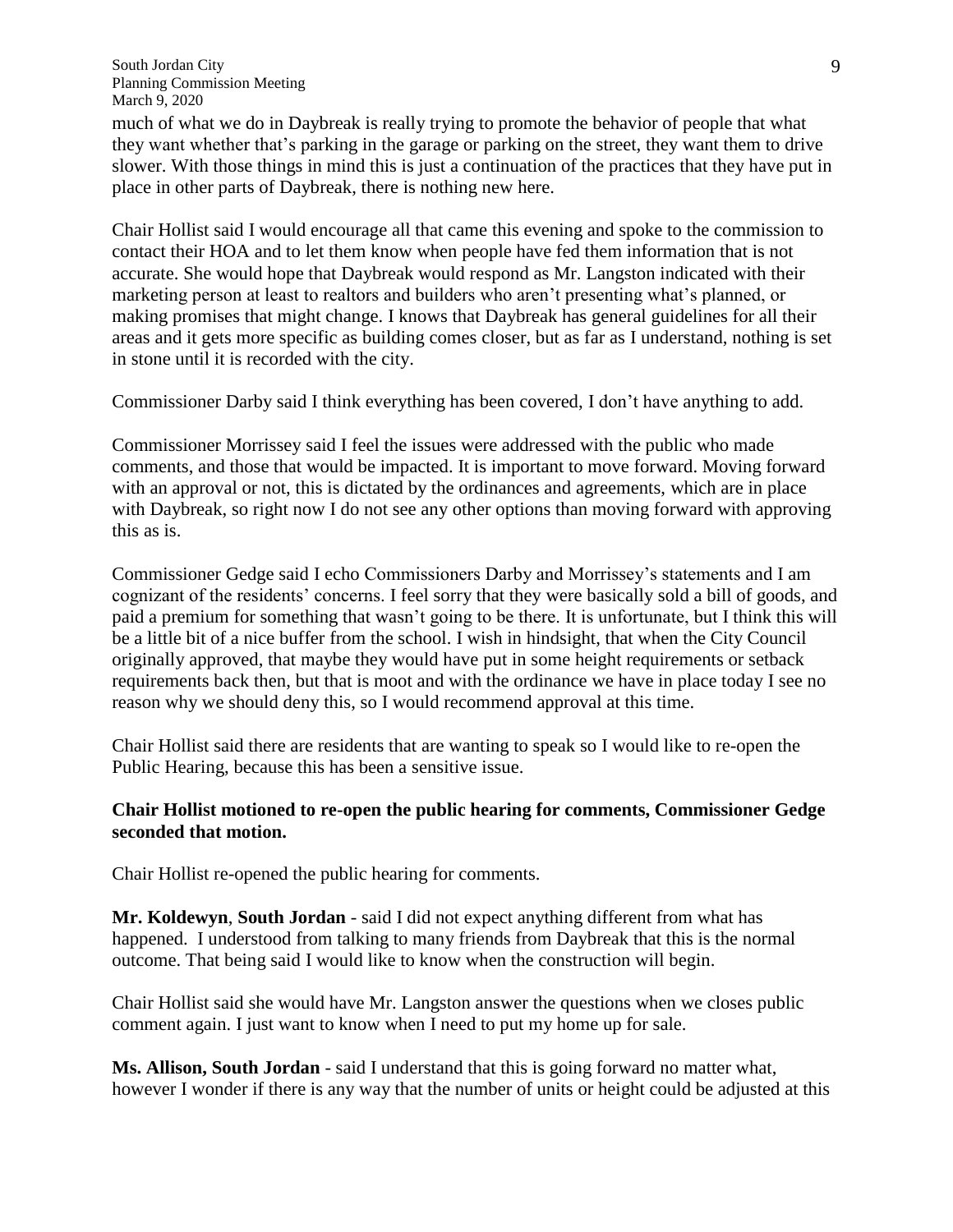point. We are all concerned about this one spot because they are all surrounded in this one area where it's the length of four homes and there are going to be 14 townhomes so those have got to be pretty tall. I am wondering if there is any way that maybe those that back up against these homes could be adjusted and not be so tall, and maybe the other ones that are across the street and are not backing any homes, could be the taller ones? Can the ones looking into our yards be adjusted?

**Ms. Wiscott, South Jordan** – said I agree with Ms. Allison, that if there is any way that they can get the high ones out of the way that would be a heck of a lot better than the four story ones. I knows this is going to pass, but if they could possibly do the two story ones that would be much better and they wouldn't have as many homes for sale over there on Pipestone.

Chair Hollist closed public comment.

Chair Hollist asked Mr. Langston to address the timing of the development and whether or not the residents have the ability to approach the HOA or Daybreak Communities to plead the case to have a certain product along the line where their homes are.

Mr. Langston said they have received their approval of the infrastructure drawings from the City as well as the sewer district. They just completed the bidding period and they are anticipating that they would start construction on the infrastructure in the next two to four weeks if things go as planned, and the construction would be completed in the mid to late summer, then homebuilding would begin after that. Regarding a modification to the plan, we would like to proceed with what has been proposed, part of the reason for that is that we believe the mix of different heights of units is done on purpose and makes good sense for the area. I understands that there is a concern about the height difference. These will be relative to what's north of the units to be placed on M-101 and M-102, but the other part that is important for them, is the street scene and the effect of having those taller buildings on both sides of Cardinal Park. We have purposefully varied the heights in there to create interest architecturally and visually, and so with all due respect we would like to proceed with the plan that we have proposed. We think it will look great, we think the builder will do a nice job. The home values of these townhomes will range probably from \$300,000 to \$500,000, so from a price per square foot they are quite expensive, quite valuable and we think it will make a great place as we continue to transition closer to the Trax Park and Ride, and as they build out their Town Center.

Chair Hollist asked Mr. Langston if the residents have any ability to petition for them to reconsider designs for a specific area, and what the process for that would be.

Mr. Langston said the HOA doesn't have any recourse from that standpoint. We as the developer feel that we tried to take all things into consideration, fully recognizing that not everybody is going to love everything that we do. We meet all the requirements of the City, we feel like it is a good project, but also understand that it's not for everyone. There will be as many people that do like it potentially, as those that don't like it. Back to the process, we have had instances in the past where they have engaged resident feedback, but most of the feedback from what I would call the broader market comes from all the market research that we do which doesn't have anything to do with the price, the demographics, those who will live there, what they are looking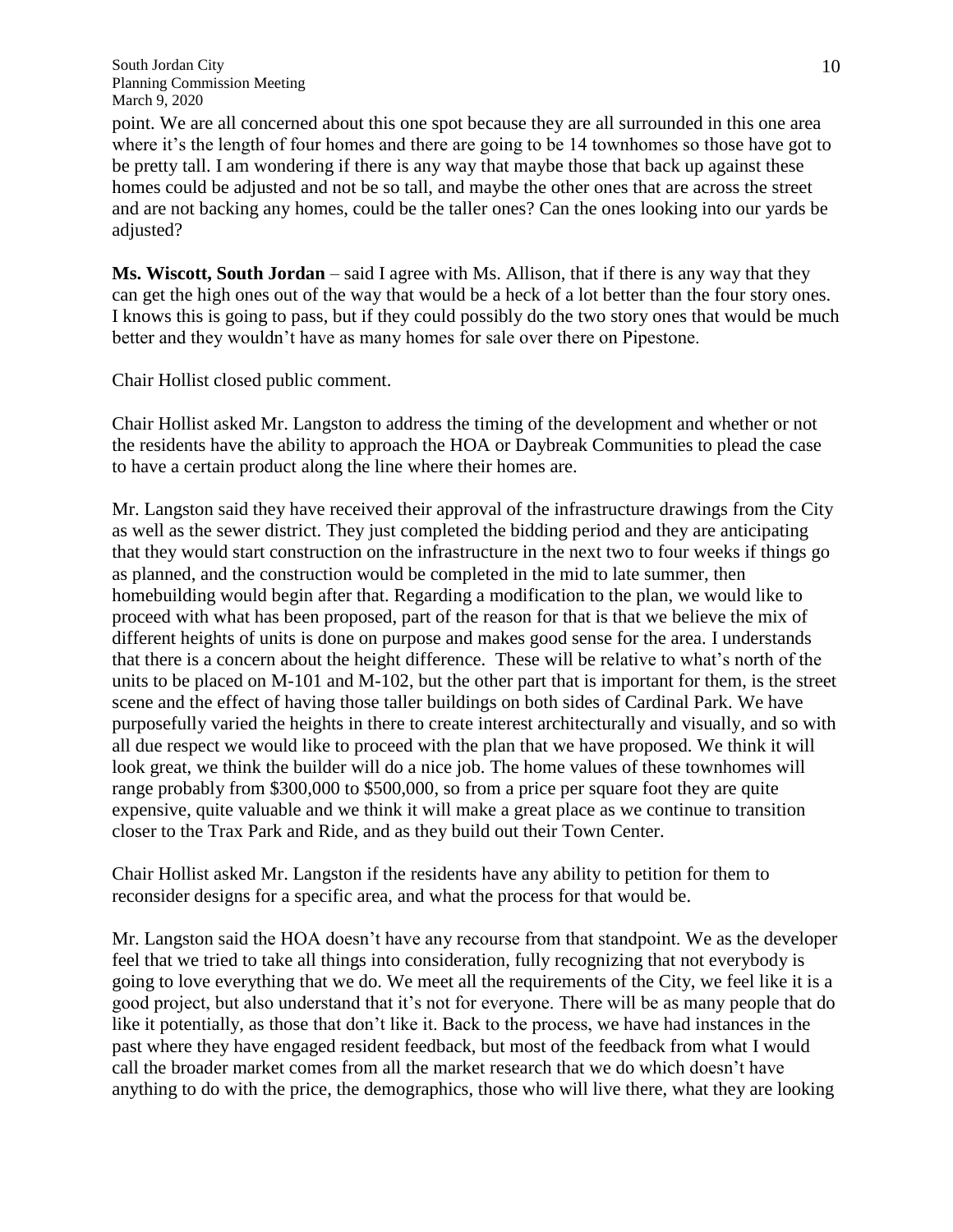for is the square footage they want, and the lifestyle they are looking for. So, while we may not have spoken to the handful of residents who have spoken tonight, we do feel like we do their homework and research when it comes to understanding the type of places that people want to live, the things that they are looking for, what is appealing, and what they want as residents. We feel like we have taken into consideration all of the different things, in addition to the objectives as a developer. We do feel that the plan that is in front of everyone for approval of the planning commission is their best effort to accommodate the needs of all the different parties.

## **Commissioner Darby motioned to approve Project No. PLPP202000380 subject to the following:**

**1. That all South Jordan City requirements are met prior to recording the plat.**

**Chair Hollist seconded the motion. Roll Call Vote was 4-0 unanimous in favor; Commissioner Catmull was absent from the vote.**

# **C. DETACHED GARAGE WITH COVERED PATIO CONDITIONAL USE PERMIT**

| Location:  | 10157 S. 3540 W. |
|------------|------------------|
| File No:   | PLCUP202100040   |
| Applicant: | Kyle Dean        |

City Planner Greg Schindler review background information on this item from the staff report.

Chair Hollist asked if this is approved would there be anything that prevented him converting that covered patio into a portion of the home and essentially building a building that is 70% of his home footprint, fully enclosed.

Mr. Schindler said no, he could enclose it because they count the covered patios, but it would be a pretty small living space to have someone live in that. He couldn't enclose it for a living space or a bedroom or anything like that, or put a kitchen in it because his zone does not allow a guest house. He does have a bathroom that is in the garage in the floorplans but there is not anything that would prohibit home from enclosing that patio. The overall coverage of the lot is already 71% so enclosing it doesn't increase that coverage.

Chair Hollist said I would like to know if what we are seeing today would be the final product, or if there was no guarantee that it would not be modified once he got approval for the increase in square footage.

Mr. Schindler said that he would not be allowed to increase the square footage from what he has proposed already because the way they look at it, they count the square footage under that patio roof, whether it's enclosed or not. If he covers his other patio that is attached to his main house, that would increase it enough where he would be 60% or less, which they are not always in favor of.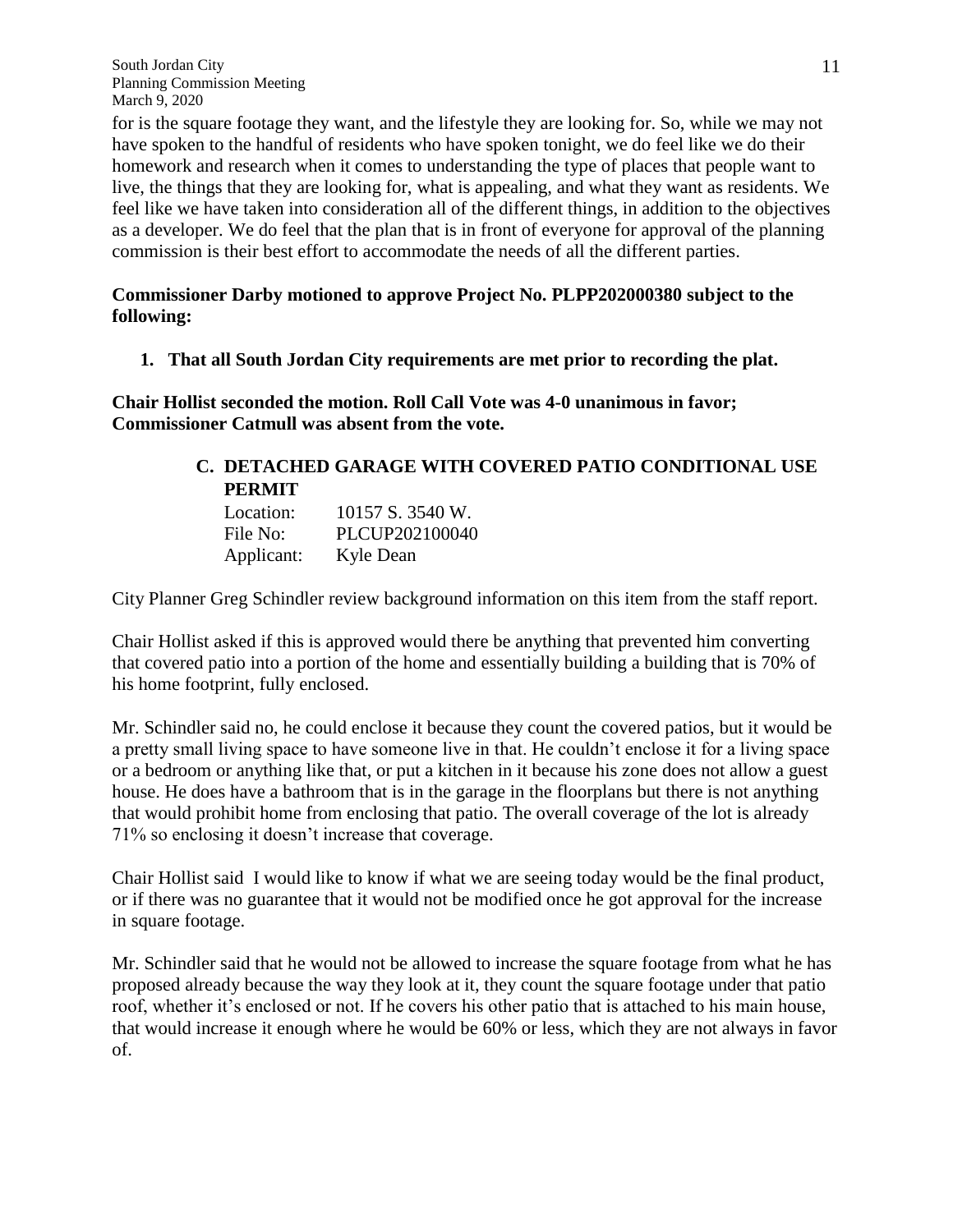**Kyle Dean, (Applicant**) – said the structure is not going to be fully enclosed on the covered patio, and it would never be considered living space.

Chair Hollist said do you intended to build a pool?

Mr. Dean said yes I do.

Chair Hollist said where this covered patio is so close to where you could add a covered patio to your home, is there was a reason you preferred the patio on this structure, versus on your home?

Mr. Kyle said on the upstairs of the house it would obstruct the view if I had it on the patio of the house. If I have it on the garage where I already planning to construct it, it makes more sense to me.

Chair Hollist opened the Public Hearing to comment. There was none. She closed the Public Hearing.

Chair Hollist said I tend to be uncomfortable making exceptions to ordinances. If I knew for sure that was going to be a covered patio, and not enclosed I would be more prone to approve it.

Commissioner Gedge said if they were to have done the covered patio on the house this would have gone through staff approval, not to the commission. It's within that range and it's just done that way to not obstruct his view from the exterior building. It is on the record that he is saying he is not going to enclose it, so hopefully that alleviates some of the concerns.

Commissioner Darby said I am inclined to agree with Commissioner Gedge. It doesn't seem like there is anything too detrimental about it and I am inclined to approve.

Commissioner Morrissey said I have nothing further to add.

Chair Hollist said how binding is this? If we have it on the record and have heard it from the applicant that this will be an uncovered patio, is that what must go in.

Mr. Simonsen said yes, that is what must go in, and if that does not go in he will be subject to enforcement. If you want to make it a specific condition, although he already believes it is a condition of the conditional use permit, you can add it as a specific condition that she is citing as a condition of approval.

Commissioner Gedge said before we proceed and put that in as an extra condition to the conditional use permit, we should ask the applicant if he would agree to that.

Chair Hollist said Mr. Dean is there a condition you would accept as a part of their approving this conditional use permit.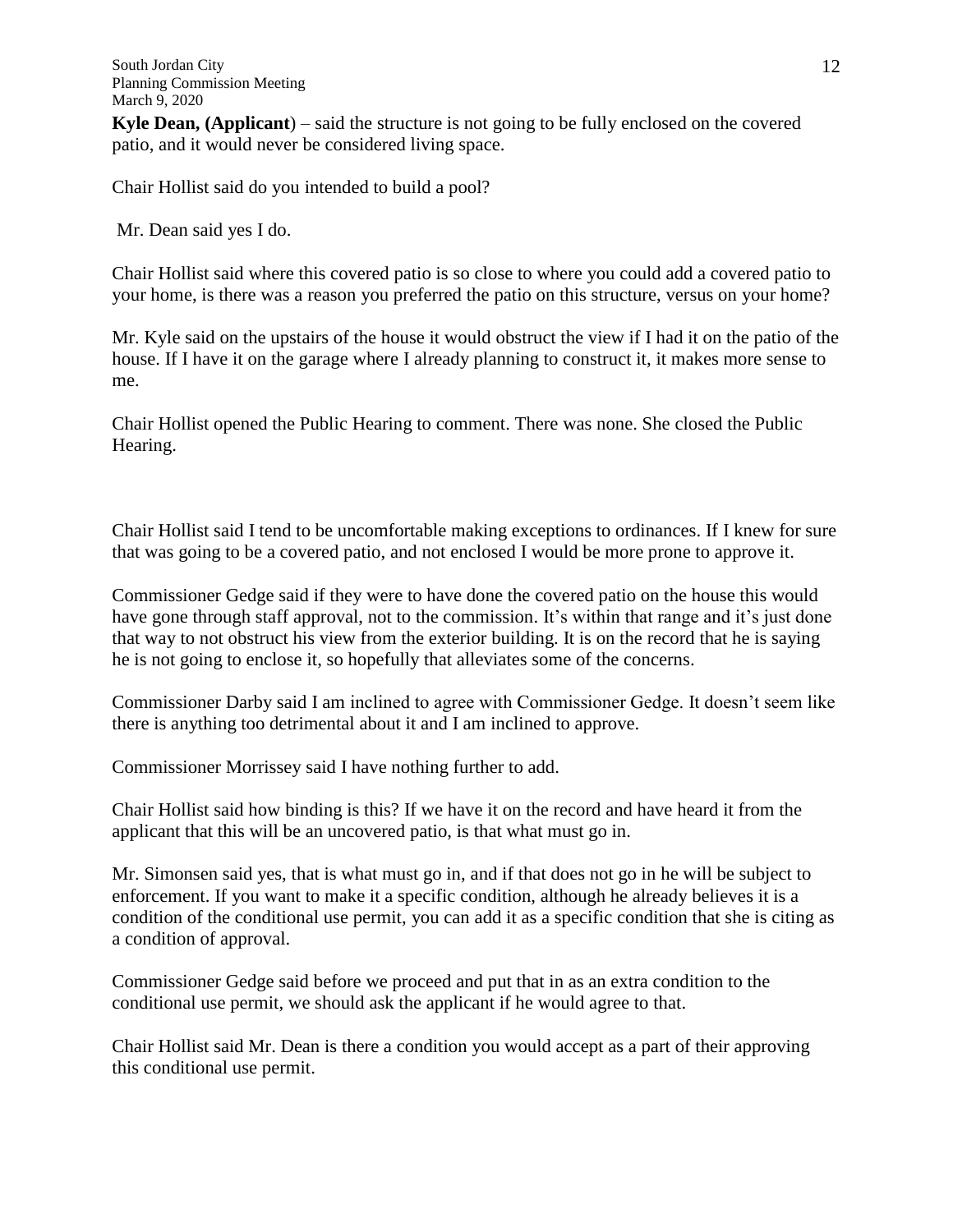Chair Hollist said it would be clear that the covered section (360 square feet), will be covered but not enclosed.

Mr. Dean said I agree that I will not enclose it.

Mr. Schindler said before you impose a condition on it, you have to identify a detrimental effect that is going to mitigate it. I would be wary about adding a condition, because if you make a motion and it is approved as proposed with no future alterations, that might work. If you add the condition there has to be a detrimental effect that they are mitigating by proposing the condition.

Chair Hollist asked if a detrimental effect could be an exception to an ordinance that may lead to future requests to exceptions.

Mr. Schindler said I would say no, but I will allow Mr. Simonsen to answer that.

Mr. Simonsen said I am not too worried. We have the applicant that has agreed to the condition, and to him the detrimental effect is that there is a history of people enclosing these and violating the zoning. So, if you do it the way Mr. Schindler suggested, I thinks that is a perfectly acceptable way of doing it.

Mr. Schindler said maybe you could word it with the additional requirement rather than a condition that the applicant has agreed on. That makes it clear, and the applicant did agree to it on the record, and it would not be called a condition, just an additional requirement that the applicant has agreed to.

Chair Hollist said in the staff recommendation motion it actually specifically states a detached garage with covered patio so I think that is sufficient based on the feedback Mr. Schindler has giving us.

**Commissioner Gedge motioned to approve application PLCUP202100040 to allow for construction of a detached garage with covered patio located at 10157 S. 3540 W. as proposed.**

**Chair Hollist seconded the motion. Roll Call Vote was 4-0 unanimous in favor; Commissioner Catmull was absent from the vote.**

# **IX. LEGISLATIVE PUBLIC HEARINGS –** *None*

## **X. OTHER BUSINESS** *– None*

Commissioner Gedge said he hopes the elected officials will read these minutes where all of these concerns are noted and if they feel that it is necessary they can take the next steps to have that engagement with those property owners or developers to maybe make improvement for all the citizens of the city.